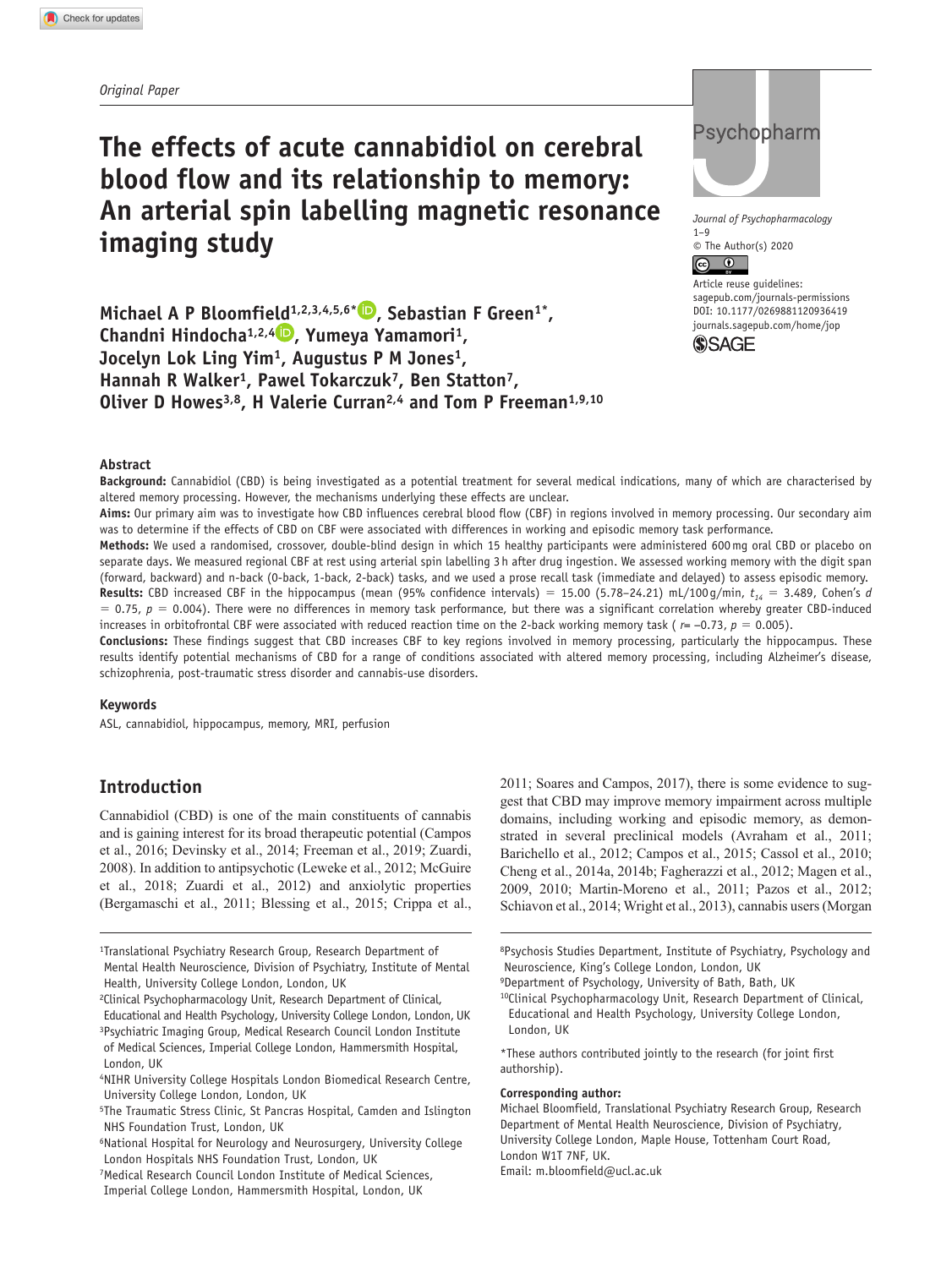Table 1. Demographic and baseline clinical characteristics of study participants  $(n = 15)$ .

| Characteristic             | n                     |  |  |
|----------------------------|-----------------------|--|--|
| Sex                        | nine female, six male |  |  |
|                            | Mean $(\pm SD)$       |  |  |
| Age (years)                | 24.1 $(\pm 5.0)$      |  |  |
| $BMI$ (kg/m <sup>2</sup> ) | 22.6 $(\pm 4.1)$      |  |  |
| AUDIT score (0-40)         | $1.5$ ( $\pm$ 1.7)    |  |  |
| FDNT score (0-10)          | $0.0$ ( $\pm 0.0$ )   |  |  |
| BAI score (0-63)           | 2.5 $(\pm 3.9)$       |  |  |
| BDI score (0-63)           | 1.4 $(\pm 2.0)$       |  |  |
| ASI score $(0-29)$         | 2.1 $(\pm 3.1)$       |  |  |

ASI: addiction severity index (averaged across four readings over the two sessions); AUDIT: alcohol use disorders identification test; BAI: beck anxiety inventory; BDI: beck depression inventory; BMI: body mass index; FDNT: *Fagerström* test for nicotine dependence.

et al., 2010, 2012), and in cognitive impairment caused by the other main constituent of cannabis, ∆9-tetrahydrocannabinol (THC) (Englund et al., 2013; Hindocha et al., 2015), although this has not been found in all studies (Boggs et al., 2018; Hindocha et al., 2018a; Morgan et al., 2018). Additionally, CBD modulates emotional memory processing (Bitencourt and Takahashi, 2018; Das et al., 2013; de Carvalho and Takahashi, 2017; Hindocha et al., 2015; Hudson et al., 2018; Lee et al., 2017; Stern et al., 2017; Uhernik et al., 2018), which may help to explain its putative therapeutic effects in post-traumatic stress disorder (PTSD; Hindocha et al., 2019; Shannon and Opila-Lehman, 2016) and anxiety disorders. However, the precise mechanisms underlying the effects of CBD on memory are unclear.

There is evidence that CBD alters cerebral blood flow (CBF) (Crippa et al., 2004, 2011) and this offers one possible mechanism through which it may influence memory function. CBD has been widely described as an arterial vasodilator (Sultan et al., 2017), and increases CBF in mouse models of stroke (England et al., 2015). In human single-photon emission computed tomography (SPECT) studies of resting state, 400mg of oral CBD modulated resting CBF in key limbic and paralimbic regions involved in memory processing, including decreased CBF in the left amygdala-hippocampal complex and increased CBF in the left parahippocampal gyrus in healthy volunteers (Crippa et al., 2004). A similar study from the same laboratory later found that CBD decreased resting CBF in the left hippocampus and parahippocampal gyrus in patients with anxiety disorder (Crippa et al., 2011). Several functional neuroimaging studies using blood oxygen level dependent (BOLD) functional magnetic resonance imaging (fMRI) have also demonstrated haemodynamic effects of CBD (Bhattacharyya et al., 2012a), including reductions in medial temporal lobe structures whilst viewing fearful faces (Fusar-Poli et al., 2009) and during attentional salience processing (Bhattacharyya et al., 2012b).

However, the proposed effects of CBD on regional CBF in humans have been disputed (Sultan et al., 2017). Previous studies (Crippa et al., 2004, 2011) have directly measured CBD-related changes in regional CBF using SPECT, an imaging modality with relatively low resolution to investigate regional effects. Additionally, no study has investigated the association between regional CBF and memory task performance under acute CBD. Our primary aim was therefore to investigate the acute effects of CBD on CBF in regions involved in memory processing in

healthy individuals at rest using arterial spin labelling (ASL), a non-invasive, direct measure of CBF. Our secondary aim was to investigate the relationship between CBF and memory performance in episodic and working memory tasks. We defined regions of interest (ROIs) in the medial temporal lobe (MTL) and prefrontal cortex (PFC) a priori, which are differentially involved in both memory domains, including the hippocampus (Leszczynski, 2011; Squire and Zolamorgan, 1991), parahippocampal gyrus (Luck et al., 2010; Zolamorgan et al., 1989), amygdala (Hamann et al., 1999; Peinadomanzano, 1990; Phelps, 2004), dorsolateral PFC (Mars and Grol, 2007; Nyberg et al., 1996), orbitofrontal cortex (OFC) (Barbey et al., 2011; Brand and Markowitsch, 2006) and ventromedial PFC (Bechara et al., 1998; Bonnici et al., 2012). Based on previous studies, we hypothesised that CBD would decrease resting CBF in the hippocampus. We also sought to explore the differences in CBF in each of the other ROIs described above. Finally, we explored the relationship between regional CBF and memory performance.

# **Materials and methods**

This study was conducted in accordance with Good Clinical Practice and the Helsinki Declaration (UCL Research Ethics Committee 3325/002). Participants provided written informed consent and received an honorarium for participation (£10 per hour).

# *Study participants*

Participants were recruited through online adverts, posters and word-of-mouth. All participants included were right-handed and aged 18–70 (see Table 1 for demographic and clinical characteristics). Exclusion criteria were: (a) current use of psychotropic agents; (b) current or past use of cannabis or CBD; (c) previous use of any psychoactive (recreational) drug on >5 occasions; (d) current or previous mood disorder, psychosis, anxiety disorder, or substance abuse disorder according to Diagnostic and Statistical Manual of Mental Disorders IV (DSM-IV) criteria; (e) current nicotine dependence (defined by Fagerström Test for Nicotine Dependence (Heatherton et al., 1991)); (f) score >7 on the Alcohol Use Disorders Identification Test (Saunders et al., 1993); (g) pregnancy; (h) impaired mental capacity; (i) allergy to CBD or placebo excipients; (j) claustrophobia or other contraindications to MRI.

## *Study design*

We used a within-subjects, randomised, double-blind, placebocontrolled design. Participants received single doses of either 600mg of CBD (pure synthetic (-)-CBD) or placebo in identical capsules at two sessions, separated by at least one week. Synthetic CBD (99.9% purity) was obtained from STI Pharmaceuticals (Brentwood, UK) and manufactured by Nova Laboratories (Leicester, UK). Size 2 gelatin capsules contained microcrystalline cellulose filler and CBD. Matched placebo capsules contained lactose filler. Whilst earlier SPECT studies used a lower dose of 400mg (Crippa et al., 2004, 2011), more recent fMRI studies demonstrate that 600mg is safe and exhibits measurable perfusion changes (Bhattacharyya et al., 2012a); a larger dose was opted on the assumption that it would be associated with larger, more measurable effects. The order of drug was randomised and stratified for sex. Following drug administration, brain scanning occurred at +180min post capsule ingestion, which coincides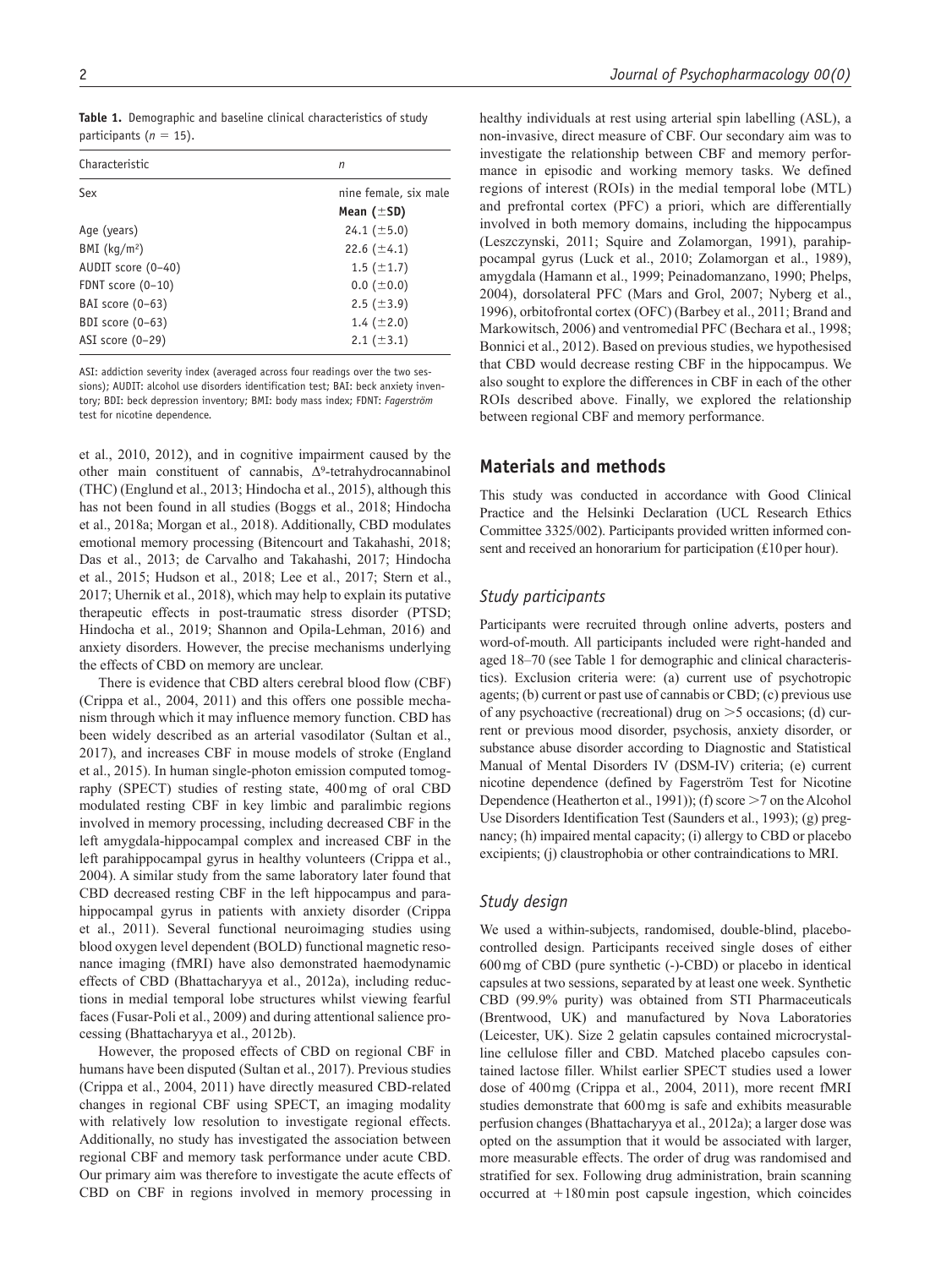with previously described peak plasma concentrations (Haney et al., 2016), and memory tasks were performed in succession roughly from between  $+275$  and  $+340$  min (see Supplemental material). Participants underwent three memory tasks: a prose recall task, N-back task and digit span task, and completed other tasks to be reported elsewhere. Matched versions of the tasks were used in the two study sessions. In order to control for variation in the absorption of CBD, participants were instructed to fast from midnight (excluding water, and caffeine if part of their morning routine) until after the brain scanning session. All participants underwent neuroimaging at least 12h since their last meal; time of last meal was confirmed as part of pre-test screening conducted on the morning of testing. Drug administration and neuroimaging occurred at the same time each session. Drug administration was at 09:00 and neuroimaging at 12:00.

# *Power calculation*

Two previous human studies have found acute effects of CBD v. placebo on resting CBF using a sample size of  $n = 10$  in a crossover design (Crippa et al., 2004, 2011). This study has a sample size of  $n = 15$ , providing a 50% increase in sample size from these previous studies to adjust for Winner's Curse (Button et al., 2013; Hindocha et al., 2018b). A sensitivity power analysis conducted using G\*Power 3 (Faul et al., 2007) indicated that our sample size would provide 80% power to detect a large effect size (Cohen's  $d = 0.8$ ) at an alpha of 0.05.

### *Memory assessments*

*Prose recall task.* The prose recall subtest of the Rivermead Behavioural Memory test (Wilson et al., 1991) taps episodic memory. Participants heard 30s of prose (a news bulletin) and recalled it immediately and following a 25min delay filled with other assessments, which included other tasks to compete as a distractor. The number of idea units recalled out of 21 was recorded.

*N-back task.* The N-back task (Freeman et al., 2012; Hindocha et al., 2017; van der Wee et al., 2003[TS: please link van der Wee to reference]), a spatial working memory (WM) task, required participants to observe sets of visual stimuli in one of six locations in a sequential order, and then record when the current stimulus corresponds with the stimulus seen in a pre-defined region (0-back), one step earlier (1-back), and two steps earlier (2-back). This order was fixed, and participants had a practice session before each N-back stage. Reaction time (RT) and accuracy were recorded automatically.

*Digit span task.* In the digit span task (Wechsler, 1997), which taps WM, participants read a series of digit strings to participants, who were then required to recall the digits in the same order in which they appeared, both forwards and backwards. Forwards recall taps maintenance of digits, where backwards recall taps both maintenance and manipulation of digits (Aben et al., 2012). The number of items increased every two strings starting from three for forwards and two for backwards. If a participant failed both strings at each level (i.e. strings of four numbers), the task was terminated, and moved on to backward or ended. The number of digits correctly recalled was recorded. There were a maximum of 12 forwards and 12 backwards series.

## *Image acquisition*

We conducted image acquisition and data analysis blind to drug condition. We used a Siemens Magnetom Prisma 3T scanner to perform 3D axial pulsed ASL using the FAIR-QUIPSS II (Flowsensitive Alternating Inversion Recovery–QUantitative Imaging of Perfusion Using a Single Subtraction) acquisition method (Wong et al., 1998). Scanner parameters were as follows: background suppression (grey-white) was on, bolus length (BL) 700ms, inversion time (TI) 1990ms, TR 4600ms, TE 13.36ms, slice thickness 4mm, flip angle 180°, voxel size (mm)  $1.9 \times 1.9 \times 4.0$ , bandwidth 3256 Hz/pixel, presumed tissue blood partition coefficient of water  $(\lambda)$  0.9mL/g, presumed relaxation time of blood  $(T_{1b})$  1650ms, inversion fraction ( $\alpha$ ) 0.98. Movement-corrected perfusion maps were calculated from the control and label images, and separately acquired  $M_0$  maps, using a MATLAB (Mathworks, Inc.) script written in-house (see Supplemental material).

Structural images were acquired using a T1 MPRAGE with  $1 \text{ mm}^3$  isotropic voxels, TR = 2300 ms, TE = 2.91, TI = 900, flip angle =  $9^{\circ}$ , parallel imaging factor = 2, bandwidth =  $140 \text{ Hz}$ / pixel. Using fMRIB Linear Image Registration Tool (FLIRT) within fMRIB Software Library (FSL) perfusion maps were registered to structural images and converted into standard Montreal Neurological Institute (MNI) space. Masks were generated using the Harvard–Oxford probabilistic atlas and applied to the specified regions of interest (ROI). Mean values of CBF (mL/100mL/ min) were then extracted using FSL.

## *Plasma CBD concentrations*

We performed venepuncture immediately after scanning to measure CBD concentrations. Blood samples were collected in EDTA vacutainers and were immediately centrifuged to plasma for storage at –80°C. Samples were analysed using Gas Chromatography coupled with Mass Spectrometry with a lower limit of quantification of 0.5 ng/mL.

## *Statistical analysis*

Two-tailed paired *t*-tests (significance threshold  $p \le 0.05$ , Holm– Bonferroni corrected for family-wise errors across six bilateral regions-of-interest) were performed to compare CBF between CBD and placebo sessions (i.e. both drug conditions) for each region. Repeated measures ANOVAs with a factor of drug (CBD v. placebo) were used to compare performance on memory tasks. For the N-back, an additional factor of load (0-back, 1-back, 2-back) was included for the outcomes of accuracy and RT. For the digit span, the additional factor was direction (forward, backward). For the prose recall task, the additional factor was delay (immediate, delayed). All post-hoc pairwise comparisons were Bonferronicorrected. To investigate the relationship between differences in regional CBF and memory task performance, correlations were performed using the Pearson correlation coefficient at a two-tailed significance threshold of  $p \leq 0.005$  adjusted for 10 simultaneous comparisons using Bonferroni correction. This was performed for regions which demonstrated statistically significant differences in CBF  $(p \le 0.05)$ . The 10 simultaneous comparisons were correlations between differences in hippocampal or orbitofrontal perfusion and differences in N-back accuracy and reaction time at 0-back, 1-back and 2-back, differences in forward and backward digit span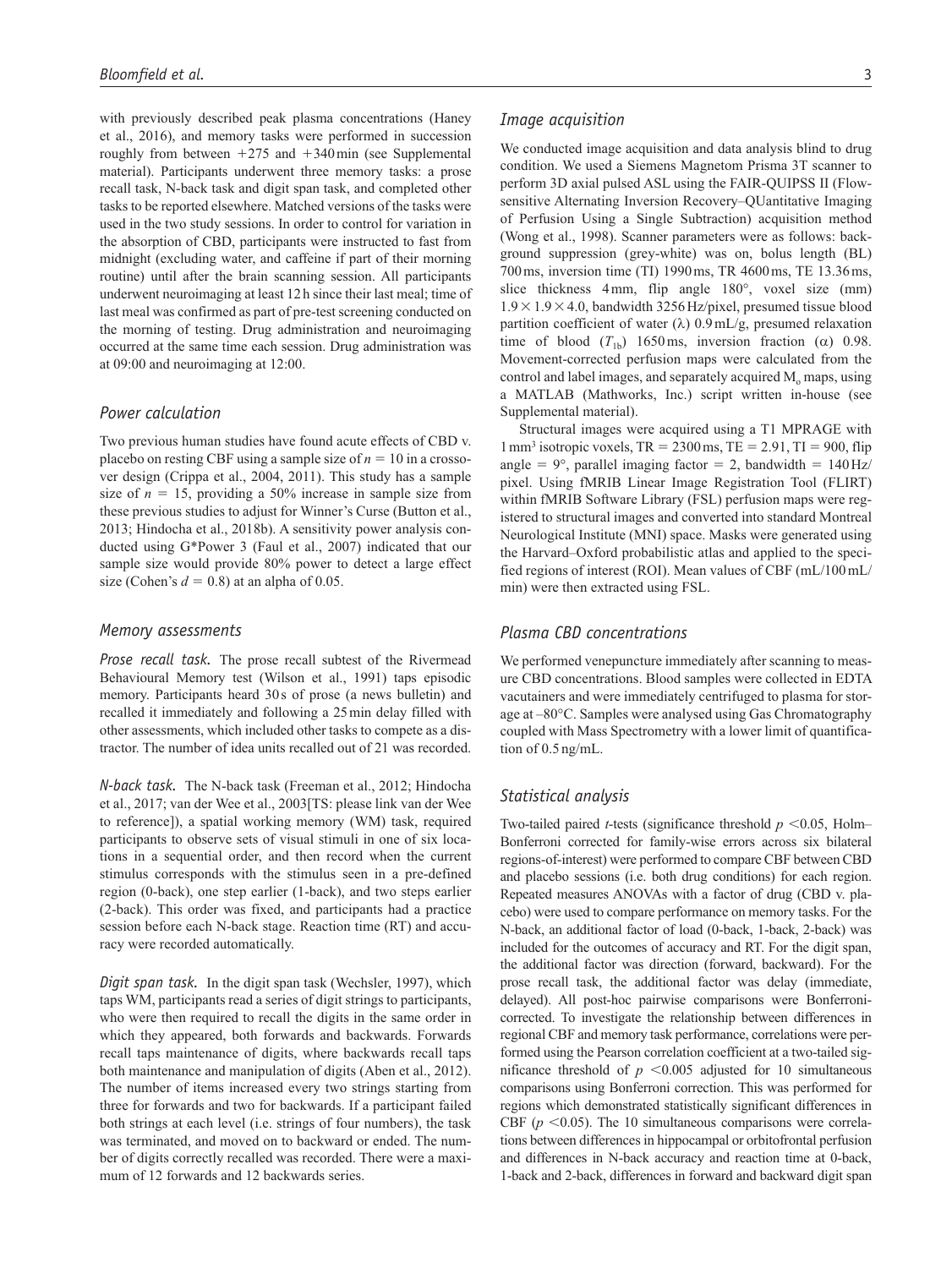| Region of interest             | $\Lambda$ Perfusion<br>(mL/100 q/min (CI)) | $\Delta$ Perfusion (% (CI)) | $t_{14}$ statistic | Cohen's d | D         | p#       |
|--------------------------------|--------------------------------------------|-----------------------------|--------------------|-----------|-----------|----------|
| <b>Hippocampus</b>             | 15.00 (5.78-24.21)                         | $12.69(5.75-19.63)$         | 3.489              | 0.75      | $0.004**$ | $0.024*$ |
| Parahippocampal gyrus          | $2.52$ (-14.33-19.38)                      | $-0.32$ $(-13.87-13.23)$    | 0.792              | 0.09      | 0.441     | 1.000    |
| Amyqdala                       | $-3.26$ $(-13.80 - 7.29)$                  | $-4.31(-16.48-7.86)$        | $-0.663$           | 0.15      | 0.518     | 1.000    |
| Orbitofrontal cortex           | $10.04(1.90-18.19)$                        | $7.02(1.06-12.97)$          | 2.644              | 0.55      | $0.019*$  | 0.095    |
| Ventromedial prefrontal cortex | $5.95 (-1.69 - 13.60)$                     | $4.55 (-2.76 - 11.85)$      | 1.671              | 0.20      | 0.117     | 0.468    |
| Dorsolateral prefrontal cortex | $0.60 (-6.51 - 7.70)$                      | $-0.73$ $(-7.55-6.08)$      | 0.180              | 0.02      | 0.860     | 0.860    |

**Table 2.** Differences in regional cerebral blood flow between CBD and placebo.

CI: confidence interval.

\*Significant at the *p* <0.05 level.

\*\*Significant at the *p* <0.01 level.

 $p^*$  = Holm-Bonferroni corrected (using alpha 0.05).



**Figure 1.** Differences in regional CBF between CBD and placebo.  $\Delta$ CBF is the mean difference in cerebral blood flow (mL/100g/min  $\pm$ standard error of the mean) after CBD v. placebo in regions within the medial temporal lobe and prefrontal cortex.

The asterisk indicates regions with statistically significant change in CBF after correcting for multiple comparisons.

scores, and differences in delayed and immediate prose recall scores. To assess differences in plasma CBD concentrations between the CBD and placebo groups, the non-parametric Wilcoxon signed ranks test was used. Levels of plasma CBD were correlated against hippocampal and orbitofrontal CBF during the CBD session using the Pearson correlation coefficient. Each analysis was repeated with a between subject factor of order of drug which did not significantly change the results; therefore, results are displayed without this factor.



**Figure 2.** Differences in hippocampal CBF after CBD or placebo. This coronal slice highlights differences in grey matter perfusion in the hippocampus (in green). Scale bar units =  $mL/100 g/min$ . MNI coordinate displayed.

# **Results**

# *Demographic and clinical characteristics*

Participant demographics and baseline clinical characteristics are in Table 1. From an original cohort of 17 healthy participants, we excluded two due to excessive rotation or motion artefact (voxel shift  $>9$  mm and rotation  $>2°$ ) resulting in 15 participants (nine female, six male).

# *Regional cerebral blood flow*

See Table 2 and Figure 1 for differences in regional CBF between CBD and placebo. CBD caused a significant increase in CBF to the hippocampus (mean difference 15.00mL/100g/min (95% confidence intervals (CI) 5.78–24.21,  $t_{14} = 3.489$ ,  $p = 0.004$ , Cohen's *d* = 0.75, Figure 2) which survived Holm–Bonferroni correction. CBD did not cause significant differences in CBF in other regions of the MTL. In the PFC, CBD caused a significant increase in CBF in the OFC by a mean difference of  $10.04$  mL/100 g/min (95% CI 1.90–18.19,  $t_{14} = 2.644$ ,  $p = 0.019$ , Cohen's  $d = 0.55$ ), however, this did not survive Holm-Bonferroni correction. There were no significant differences in other PFC areas. There were no significant effects of controlling for drug order on CBF in all regions.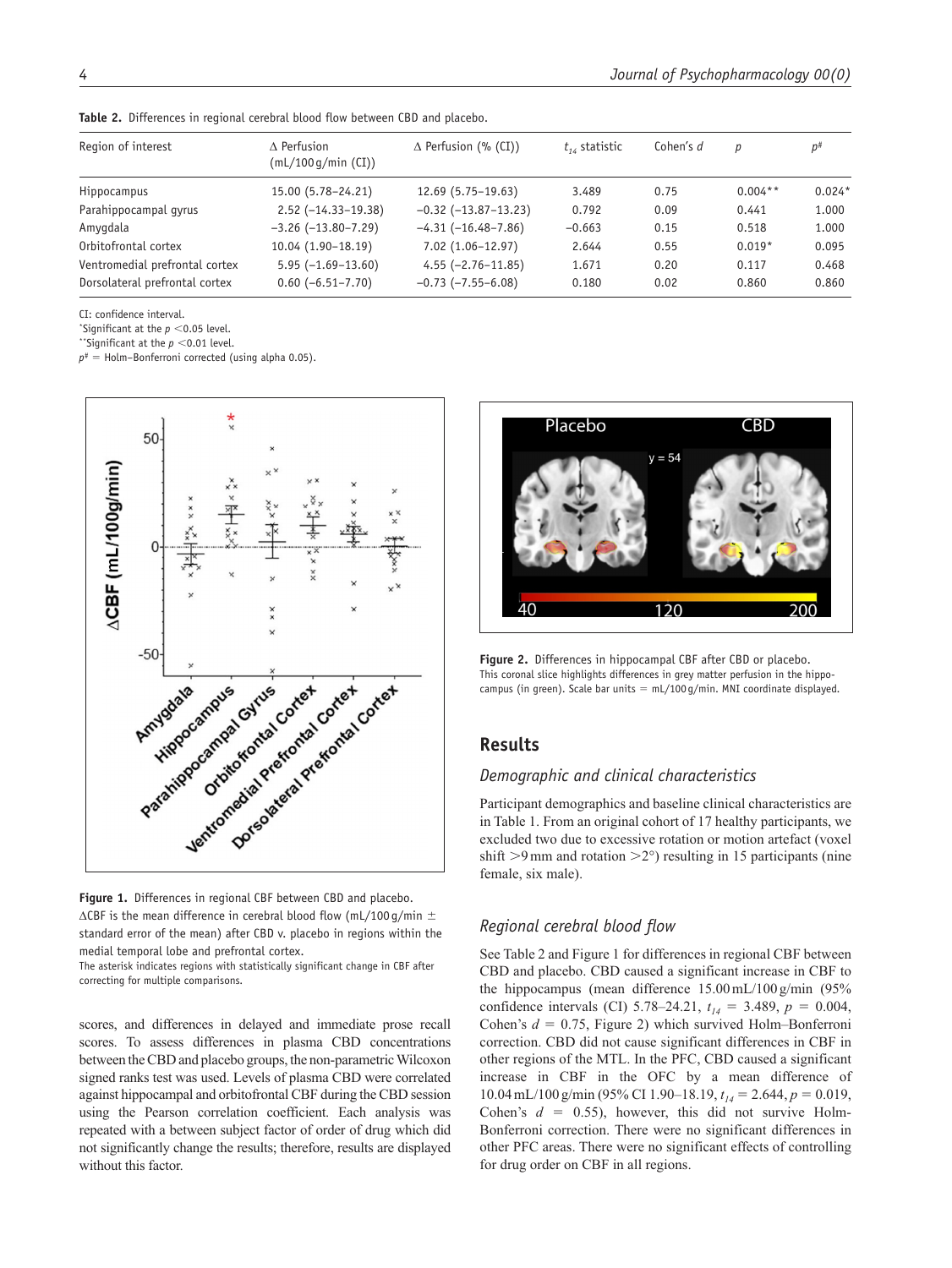

**Figure 3.** Differences in memory task performance in the (a) prose recall, (b) digit span, and (c, d) N-back task (mean  $\pm$  standard error of the mean) post-CBD or placebo.

# *Memory task performance*

For the prose recall task, there was no main effect of drug (*F1,14* = 3.701, η<sup>2</sup> = 0.184, *p* = 0.075, mean difference −0.517, 95% CI −1.126–0.092, Figure 3a), or task (immediate or delayed;  $F_{1,14} = 3.311 \eta^2 = 0.014, p = 0.090$ , and there was no significant drug\*task interaction ( $F_{1,14} = 0.037$ ,  $\eta^2 = 0.000$ ,  $p = 0.850$ ).

For the digit span task, there was no main effect of drug  $(F_{1,14} =$ 0.312,  $\eta^2 = 0.007$ ,  $p = 0.585$ ), there was a significant effect of task (forwards vs backwards;  $F_{1,14} = 9.333$ ,  $\eta^2 = 0.182$ .  $p = 0.009$ ) reflecting the standard decreased score in backwards digit span score compared with forwards (see Figure 3b), but there was no significant drug–task interaction ( $F_{1,14} = 0.497$ ,  $\eta^2 = 0.007$ ,  $p = 0.492$ ).

Two participants did not complete all parts of the N-back task and were therefore removed from analysis. For accuracy scores in the N-back task, there was no main effect of drug ( $F_{1,12} = 0.026$ ,  $\eta^2$  = 0.000,  $p$  = 0.875), there was a significant effect of task (0-back *vs.* 1-back *v.* 2-back;  $F_{2,24} = 10.180$ ,  $\eta^2 = 0.305$ ,  $p =$ 0.001) shown by decreasing accuracy across increasing WM load (Figure 3c), but there was no drug\*task interaction  $(F_{2,24}=0.693,$  $\eta^2$ =0.016,  $p$ =0.510). For RTs in the N-back task, there was no main effect of drug ( $F_{1,12}$ =0.168,  $\eta$ <sup>2=0.000</sup>,  $p$ =0.689), there was a main effect of task (0-back *vs.* 1-back *vs.* 2-back; *F<sub>1,12</sub>*=25.642, *η*<sup>2</sup>=0.619, *p*<0.001) as shown by increasing RTs across increasing WM load (Figure 3d) but there was no drug–task interaction ( $F_{2,24} = 1.420$ ,  $\eta^2 = 0.006$ ,  $p = 0.261$ ). All analyses for memory task performance were repeated with a between subjects' factor of order of drug administration and the results did not change.

Correlational analysis showed that CBD-induced differences in OFC CBF were correlated with 2-back task performance after correcting for multiple comparisons, such that increased CBF in the OFC following CBD was associated with decreased RT and thus better working memory performance  $(r_{II} = -0.73, p =$ 0.005; Supplemental Figure 1). There were no other statistically significant relationships between OFC CBF and 0-back and 1-back conditions, digit span, or prose recall tasks. There were no statistically significant correlations between changes in hippocampal CBF and memory performance after correcting for multiple comparisons. There was no significant effect of correcting for order of drug administration.

## *Plasma CBD levels*

Analysis of plasma CBD levels using Wilcoxon Signed-Ranks Test showed that the CBD session ranks (median 6.010 ng/mL)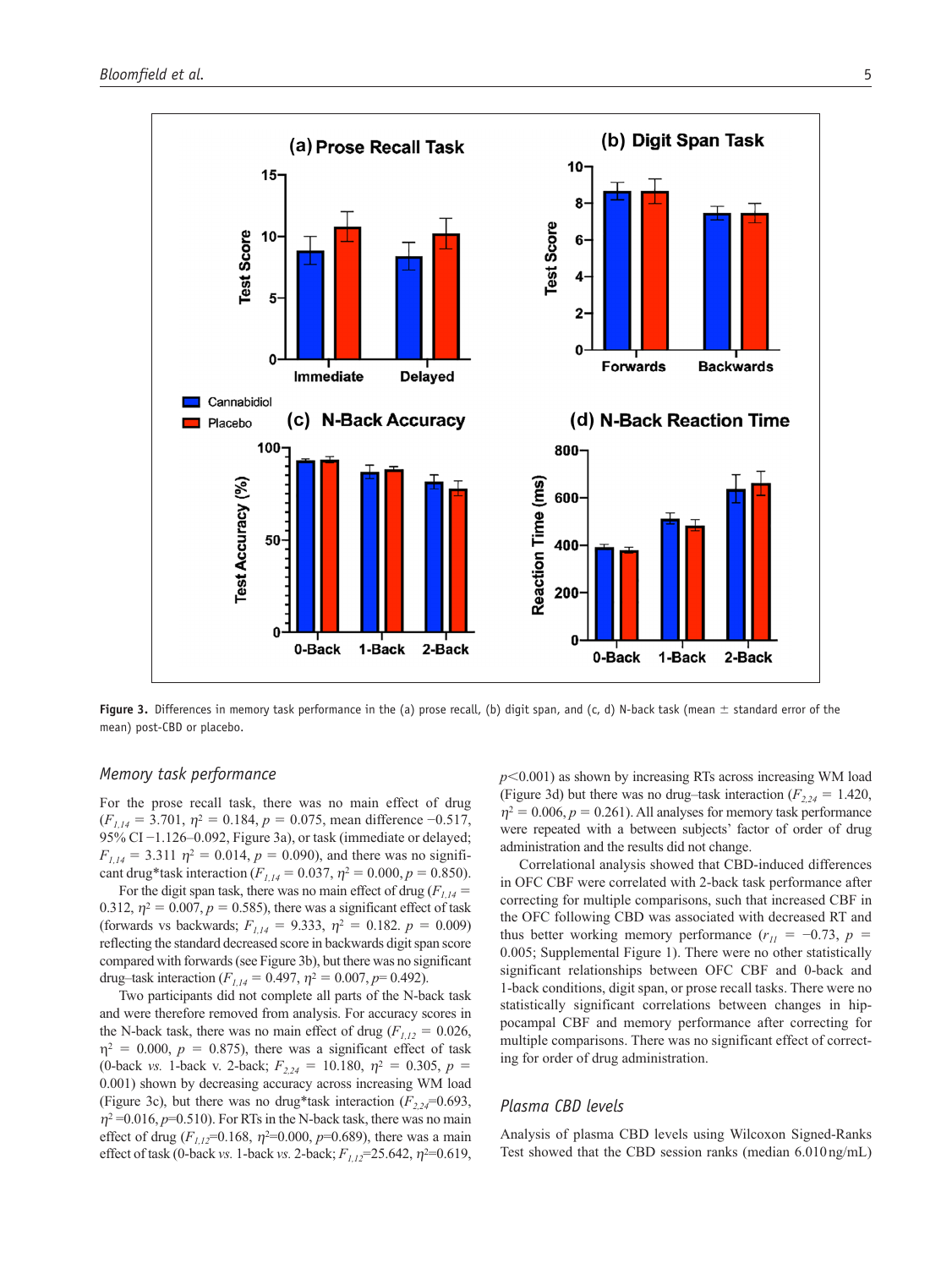were significantly higher than the placebo session ranks (median 0.000ng/mL; *Z* = 3.124, *p*= 0.002; Supplemental Figure 2). There was a significant correlation between hippocampal CBF and CBD plasma levels during the CBD session ( $r = 0.623$ ,  $p =$ 0.01), but this relationship was driven by an outlier. Once removed, this correlation was non-significant ( $r = 0.075$ ,  $p =$ 0.798). Removal of this outlier still yielded a significant difference in hippocampal CBF under CBD v. placebo conditions  $(t_{df}$ = 3.54*13, p*= 0.004). There was no significant correlation between orbitofrontal CBF and CBD plasma levels during the CBD session ( $r = 0.445$ ,  $p = 0.09$ ). We note that one participant had an elevated cannabidiol level (4.94 ng/mL) during their placebo session. Considering that sessions were conducted at least one week apart, and the elimination half-life of cannabidiol is approximately 18–32h (Devinsky et al., 2014), it is likely that this participant consumed CBD from a third-party source before their placebo session which may have included consuming cannabis. This participant was excluded, and analysis was re-conducted with no significant changes: there remained a significant difference in hippocampal CBF  $(t_{df} = 3.215_{13}, p = 0.007)$ , and a significant correlation between OFC CBF and 2-back reaction times ( $r = 0.760$ ,  $p = 0.004$ ).

# **Discussion**

To our knowledge, this is the first study to find that acute CBD increases CBF in the hippocampus. This supports the view that CBD has region-specific haemodynamic effects in the human brain, which has previously been disputed (Sultan et al., 2017).

## *Relation to previous studies*

Our finding of increased hippocampal CBF after CBD contrasts with two previous SPECT studies (Crippa et al., 2004, 2011). These found a decrease in CBF in healthy (Crippa et al., 2004) and anxiety disorder participants (Crippa et al., 2011). There are several possible explanations for this difference. Our study had higher statistical power than the previous two studies, with increased sample size of 50% to account for inflation of effect size (Button et al., 2013; Hindocha et al., 2018b). Moreover, our study used ASL which has better resolution to detect regional effects than SPECT. Our findings are consistent with a metaanalysis reporting that CBD increased CBF in mouse models of stroke (Sultan et al., 2017). Additionally, we administered a higher dose (600 mg CBD) than previous studies (400 mg CBD; (Crippa et al., 2004, 2011) which may have accounted for different findings due to the complex dose-effect profile of CBD (Zuardi et al., 2017).

## *Implications for hippocampal disorders*

If replicated, the finding that acute CBD increases CBF in the hippocampus may be relevant for hippocampal disorders, since higher resting hippocampal blood flow is associated with better memory performance (Heo et al., 2010; Nishimura et al., 1998; Suzuki et al., 2016), although this relationship is not entirely clear (Finkelmeyer et al., 2016; Rane et al., 2013). With its key role in learning and memory (Sweatt, 2004), the hippocampus is an important therapeutic target across multiple neuropsychiatric disorders including schizophrenia (Green et al., 2000), depression (Rock et al., 2014), PTSD (Scott et al., 2015) and Alzheimer's disease. Regional CBF is strongly associated with brain volume change and has a complex bidirectional relationship (Appelman et al., 2008; Zonneveld et al., 2015). Since acute CBD may increase hippocampal CBF, further studies are required to investigate whether CBD can attenuate the hippocampal structural alterations, including atrophy, and hippocampal-dependent memory impairments associated with these disorders (Ott et al., 2019). This notion is supported by findings that CBD can rescue hippocampal atrophy (Beale et al., 2018) and improve episodic memory performance (Englund et al., 2013) in chronic cannabis users. This finding may be particularly relevant to Alzheimer's disease, where there are defects in blood flow control (Girouard and Iadecola, 2006).

The precise mechanisms through which CBD may modulate memory processing are unclear. In addition to causing endothelial vasodilatation through modulation of the endocannabinoid system (Stanley et al., 2015), CBD has numerous neuronal targets (Bih et al., 2015; Elsaid and Le Foll, 2020), which may underlie its pro-cognitive, anxiolytic, and antipsychotic effects (Premoli et al., 2019). Regarding memory, preclinical data suggest that CBD promotes hippocampal neurogenesis and facilitates synaptic plasticity (Campos et al., 2017). In addition, human spectroscopy studies demonstrate that CBD modulates glutamate and GABA levels across several limbic and prefrontal regions (Pretzsch et al., 2019). Through its cerebrovascular and neuronal activity, CBD may therefore alter the dysfunctional prefrontalhippocampal circuitry associated with impaired memory in several neuropsychiatric disorders (Jin and Maren, 2015).

Although we found no differences in memory performance following CBD, improvements in hippocampal-dependent memory tasks with CBD have been described elsewhere, including improved performance in prose recall during cannabis use (Morgan et al., 2010), and delayed verbal memory following THC administration (Englund et al., 2013). However, findings have also been mixed in this area. CBD has previously not demonstrated improvements in memory performance following THCchallenge (Morgan et al., 2018), nicotine abstinence (Hindocha et al., 2018b), and in schizophrenia (Boggs et al., 2018). As our study was in healthy participants, it is possible that ceiling effects account for this lack of CBD-induced differences in memory task performance, and the lack of relationship between hippocampal CBF and memory task performance. This variability may additionally be due to drug dose, route of administration, memory test timing, and methodological variation across studies. A number of the studies on CBD-related improved memory performance were conducted on models of cognitive impairment due to systemic insult (e.g. sepsis), Alzheimer's, or current cannabis users which may not emerge in studies of healthy volunteers.

We found a moderately sized, negative correlation between the effects of CBD on OFC CBF and 2-back RT. Among other functions (Rolls, 2004), the OFC is involved in WM, particularly emotion and/or face processing working memory (LoPresti et al., 2008; Ross et al., 2013). The direction of this correlation and its specificity to the 2-back task suggests that the effects of CBD on CBF in the OFC might be related to an increase in performance in manipulation of working memory. However, given that the effects of CBD were weak for increasing OFC CBF and did not show an improvement in 2-back task overall, further evidence would be needed to support this hypothesis.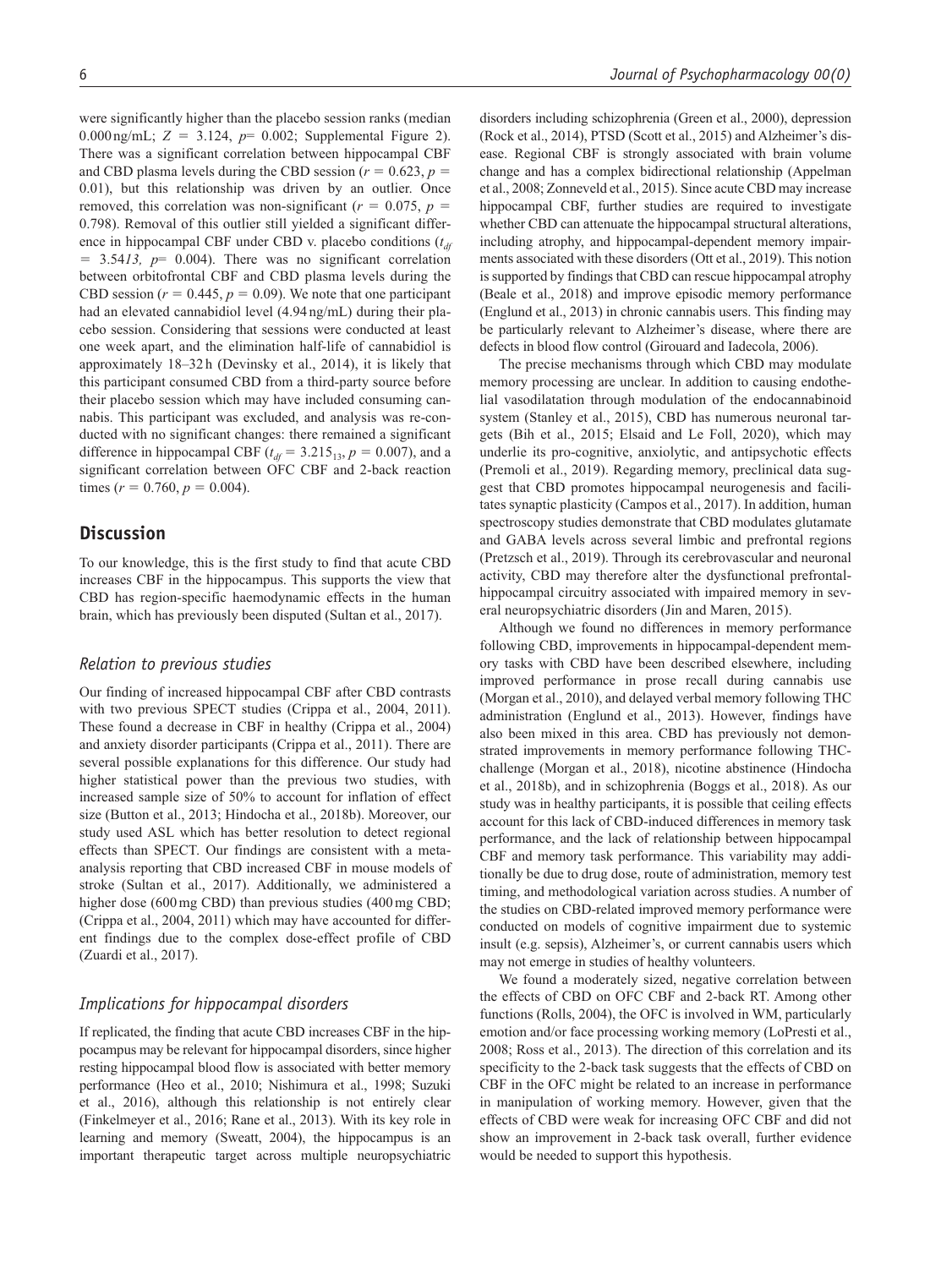## *Strengths and limitations*

Major strengths of our study are the use of robust methodology including double-blinding, within-subject design, randomization of CBD and placebo order, and the inclusion of plasma CBD levels. ASL has good reproducibility within subjects (Jiang et al., 2010), and suffers from less inter-subject variability than BOLD signal in fMRI (Liu and Brown, 2007). Furthermore, ASL is a more direct neuroimaging modality for measuring regional CBF than other MRI methods, such as fMRI, which may detect reactive hyperaemia driven by astrocyte signaling (Attwell et al., 2010). ASL also offers better spatial resolution than other neuroimaging modalities used for similar studies such as SPECT.

Although our study had higher statistical power than previous studies (Crippa et al., 2004, 2011) it was not well powered to detect medium or small effect sizes. This study used a single dose of CBD in healthy volunteers, which may not translate to the effects of repeated CBD dosing and the use of CBD for psychiatric disorders or cognitive impairments. Finally, as the memory tasks were conducted outside of the scanner, we were unable to investigate the effects of CBD on fMRI measures of task performance, and correlations between these measures and CBF.

# **Conclusion**

We found evidence that acute CBD causes a significant increase in regional CBF to the hippocampus. These findings may have implications for the potential use of CBD across a range of disorders associated with hippocampal dysfunction including Alzheimer's disease, PTSD and depression.

#### **Acknowledgements**

We are extremely grateful to all the radiographers at the Robert Steiner MRI Unit. We are also grateful to Professor Glyn Lewis. We would also like to thank all our participants for taking part in this study. We are grateful to Ting-Yun Chang for her help with preparing this manuscript.

## **Declaration of conflicting interests**

Dr Bloomfield has undertaken consultancy work at an advisory panel for Spectrum Therapeutics. Otherwise, the authors declare that there is no conflict of interest.

#### **Funding**

The author(s) disclosed receipt of the following financial support for the research, authorship, and/or publication of this article: this study was funded by a British Medical Association Foundation for Medical Research Margaret Temple Award to Dr Bloomfield. Dr Bloomfield is funded by a UCL Excellence Fellowship. Drs Bloomfield and Hindocha and Professor Curran are supported by the National Institute for Health Research University College London Hospitals Biomedical Research Centre. Dr Freeman was funded by a senior academic fellowship from the Society for the Study of Addiction.

## **ORCID iDs**

Michael Andrew Pinho Bloomfield [https://orcid.org/0000-0002-](https://orcid.org/0000-0002-1972-4610) [1972-4610](https://orcid.org/0000-0002-1972-4610)

Chandni Hindocha **D** <https://orcid.org/0000-0003-1692-7401>

#### **Supplemental material**

Supplemental material for this article is available online.

## **References**

- Aben B, Stapert S and Blokland A (2012) About the distinction between working memory and short-term memory. *Front Psychol* 3: 301.
- Appelman APA, Van der Graaf Y, Vincken KL, et al. (2008) Total cerebral blood flow, white matter lesions and brain atrophy: The SMART-MR study. *J Cereb Blood Flow Metab* 28: 633–639.
- Attwell D, Buchan AM, Charpak S, et al. (2010) Glial and neuronal control of brain blood flow. *Nature* 468: 232–243.
- Avraham Y, Grigoriadis NC, Poutahidis T, et al. (2011) Cannabidiol improves brain and liver function in a fulminant hepatic failureinduced model of hepatic encephalopathy in mice. *Br J Pharmacol* 162: 1650–1658.
- Barbey AK, Koenigs M and Grafman J (2011) Orbitofrontal contributions to human working memory. *Cereb Cortex* 21: 789–795.
- Barichello T, Ceretta RA, Generoso JS, et al. (2012) Cannabidiol reduces host immune response and prevents cognitive impairments in Wistar rats submitted to pneumococcal meningitis. *Eur J Pharmacol* 697: 158–164.
- Beale C, Broyd S, Chye Y, et al. (2018) Prolonged cannabidiol treatment effects on hippocampal subfield volumes in current cannabis users. *Cannabis Cannabinoid Res* 3: 94–107.
- Bechara A, Damasio H, Tranel D, et al. (1998) Dissociation of working memory from decision making within the human prefrontal cortex. *J Neurosci* 18: 428–437.
- Bergamaschi MM, Queiroz RHC, Chagas MHN, et al. (2011) Cannabidiol reduces the anxiety induced by simulated public speaking in treatment-naive social phobia patients. *Neuropsychopharmacology* 36: 1219–1226.
- Bhattacharyya S, Atakan Z, Martin-Santos R, et al. (2012a) Neural mechanisms for the cannabinoid modulation of cognition and affect in man: A critical review of neuroimaging studies. *Curr Pharm Des* 18: 5045–5054.
- Bhattacharyya S, Crippa JA, Allen P, et al. (2012b) Induction of psychosis by Δ9-tetrahydrocannabinol reflects modulation of prefrontal and striatal function during attentional salience processing. *Arch Gen Psychiatry* 69: 27–36.
- Bih CI, Chen T, Nunn AVW, et al. (2015) Molecular targets of cannabidiol in neurological disorders. *Neurotherapeutics* 12: 699–730.
- Bitencourt RM and Takahashi RN (2018) Cannabidiol as a therapeutic alternative for post-traumatic stress disorder: From bench research to confirmation in human trials. *Front Neurosci* 12: 10.
- Blessing EM, Steenkamp MM, Manzanares J, et al. (2015) Cannabidiol as a potential treatment for anxiety disorders. *Neurotherapeutics* 12: 825–836.
- Boggs DL, Surti T, Gupta A, et al. (2018) The effects of cannabidiol (CBD) on cognition and symptoms in outpatients with chronic schizophrenia a randomized placebo controlled trial. *Psychopharmacology* 235: 1923–1932.
- Bonnici HM, Chadwick MJ, Lutti A, et al. (2012) Detecting representations of recent and remote autobiographical memories in vmPFC and hippocampus. *J Neurosci* 32: 16982–16991.
- Brand M and Markowitsch H (2006) Memory processes and the orbitofrontal cortex. In: David H Zald and Scott L Rauch (eds) *The Orbitofrontal Cortex*. Oxford: Oxford University Press, pp. 285–306.
- Button KS, Ioannidis JP, Mokrysz C, et al. (2013) Power failure: Why small sample size undermines the reliability of neuroscience. *Nat Rev Neurosci* 14: 365.
- Campos AC, Brant F, Miranda AS, et al. (2015) Cannabidiol increases survival and promotes rescue of cognitive function in a murine model of cerebral malaria. *Neuroscience* 289: 166–180.
- Campos AC, Fogaca MV, Scarante FF, et al. (2017) Plastic and neuroprotective mechanisms involved in the therapeutic effects of cannabidiol in psychiatric disorders. *Front Pharmacol* 8: 18.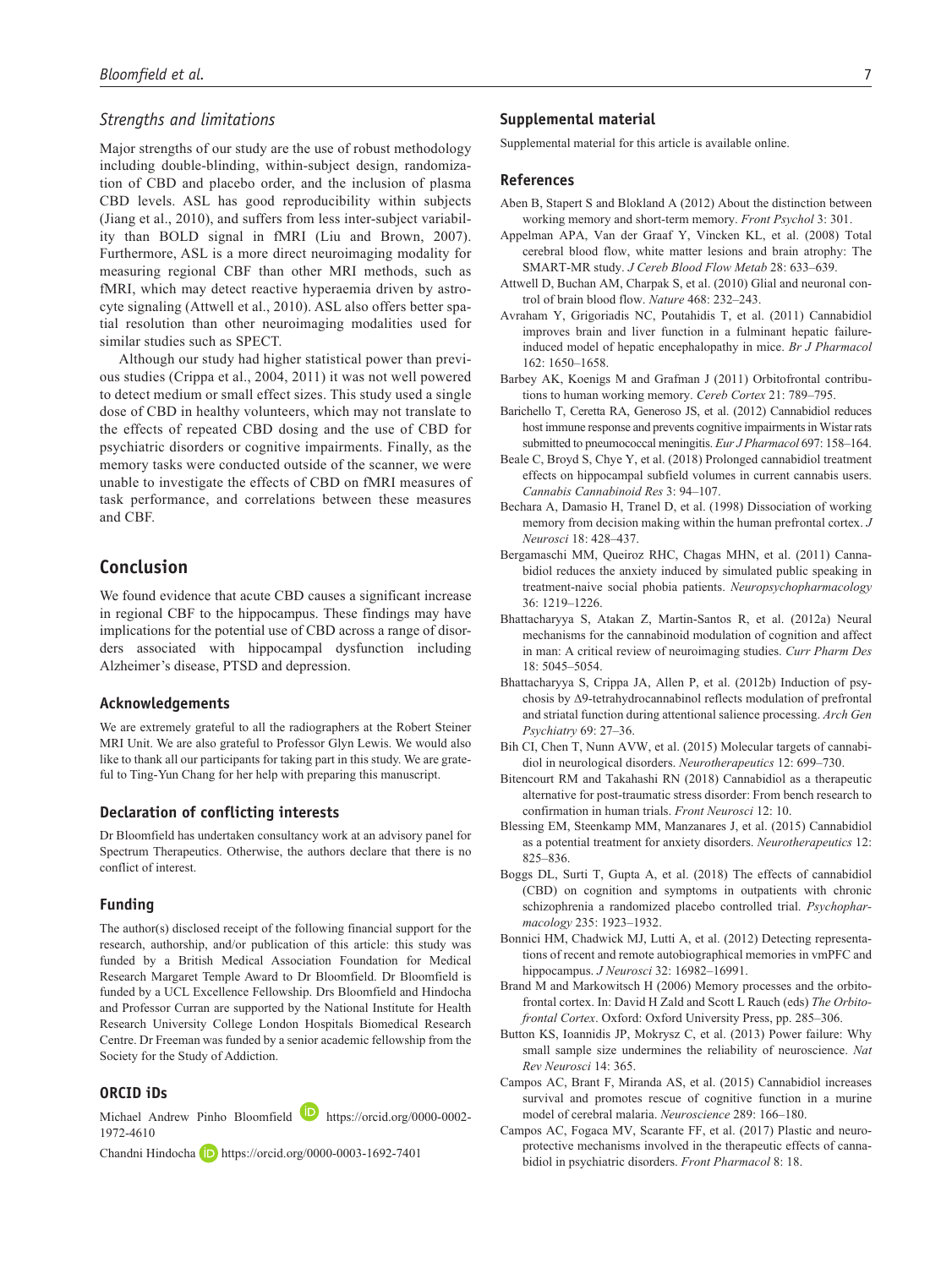- Campos AC, Fogaca MV, Sonego AB, et al. (2016) Cannabidiol, neuroprotection and neuropsychiatric disorders. *Pharmacol Res* 112: 119–127.
- Cassol OJ, Comim CM, Silva BR, et al. (2010) Treatment with cannabidiol reverses oxidative stress parameters, cognitive impairment and mortality in rats submitted to sepsis by cecal ligation and puncture. *Brain Res* 1348: 128–138.
- Cheng D, Low JK, Logge W, et al. (2014a) Chronic cannabidiol treatment improves social and object recognition in double transgenic APP(swe)/PS1ΔE9 mice. *Psychopharmacology* 231: 3009–3017.
- Cheng D, Spiro AS, Jenner AM, et al. (2014b) Long-term cannabidiol treatment prevents the development of social recognition memory deficits in Alzheimer's disease transgenic mice. *J Alzheimers Dis* 42: 1383–1396.
- Crippa JA, Zuardi AW, Garrido GE, et al. (2004) Effects of cannabidiol (CBD) on regional cerebral blood flow. *Neuropsychopharmacology* 29: 417.
- Crippa JAS, Derenusson GN, Ferrari TB, et al. (2011) Neural basis of anxiolytic effects of cannabidiol (CBD) in generalized social anxiety disorder: A preliminary report. *J Psychopharmacol* 25: 121–130.
- Das RK, Kamboj SK, Ramadas M, et al. (2013) Cannabidiol enhances consolidation of explicit fear extinction in humans. *Psychopharmacology* 226: 781–792.
- de Carvalho CR and Takahashi RN (2017) Cannabidiol disrupts the reconsolidation of contextual drug-associated memories in Wistar rats. *Addict Biol* 22: 742–751.
- Devinsky O, Cilio MR, Cross H, et al. (2014) Cannabidiol: Pharmacology and potential therapeutic role in epilepsy and other neuropsychiatric disorders. *Epilepsia* 55: 791–802.
- Elsaid S and Le Foll B (2020) The complexity of pharmacology of cannabidiol (CBD) and its implications in the treatment of brain disorders. *Neuropsychopharmacology* 45: 229–230.
- England TJ, Hind WH, Rasid NA, et al. (2015) Cannabinoids in experimental stroke: A systematic review and meta-analysis. *J Cereb Blood Flow Metab* 35: 348–358.
- Englund A, Morrison PD, Nottage J, et al. (2013) Cannabidiol inhibits THC-elicited paranoid symptoms and hippocampal-dependent memory impairment. *J Psychopharmacol* 27: 19–27.
- Fagherazzi EV, Garcia VA, Maurmann N, et al. (2012) Memory-rescuing effects of cannabidiol in an animal model of cognitive impairment relevant to neurodegenerative disorders. *Psychopharmacology* 219: 1133–1140.
- Faul F, Erdfelder E, Lang AG, et al. (2007) G\*Power 3: A flexible statistical power analysis program for the social, behavioral, and biomedical sciences. *Behav Res Methods* 39: 175–191.
- Finkelmeyer A, Nilsson J, He J, et al. (2016) Altered hippocampal function in major depression despite intact structure and resting perfusion. *Psychol Med* 46: 2157–2168.
- Freeman TP, Hindocha C, Green SF, et al. (2019) Medicinal use of cannabis based products and cannabinoids. *BMJ* 365: l1141.
- Freeman TP, Morgan CJA, Vaughn-Jones J, et al. (2012) Cognitive and subjective effects of mephedrone and factors influencing use of a 'new legal high'. *Addiction* 107: 792–800.
- Fusar-Poli P, Crippa JA, Bhattacharyya S, et al. (2009) Distinct effects of Δ9-tetrahydrocannabinol and cannabidiol on neural activation during emotional processing. *Arch Gen Psychiatry* 66: 95–105.
- Girouard H and Iadecola C (2006) Neurovascular coupling in the normal brain and in hypertension, stroke, and Alzheimer disease. *J Appl Physiol* 100: 328–335.
- Green MF, Kern RS, Braff DL, et al. (2000) Neurocognitive deficits and functional outcome in schizophrenia: Are we measuring the 'right stuff'? *Schizophr Bull* 26: 119–136.
- Hamann SB, Ely TD, Grafton ST, et al. (1999) Amygdala activity related to enhanced memory for pleasant and aversive stimuli. *Nat Neurosci* 2: 289–293.
- Haney M, Malcolm RJ, Babalonis S, et al. (2016) Oral cannabidiol does not alter the subjective, reinforcing or cardiovascular effects of smoked cannabis. *Neuropsychopharmacology* 41: 1974–1982.
- Heatherton TF, Kozlowski LT, Frecker RC, et al. (1991) The Fagerstrom test for nicotine dependence: A revision of the Fagerstrom Tolerance Questionnaire. *Br J Addict* 86: 1119–1127.
- Heo S, Prakash RS, Voss MW, et al. (2010) Resting hippocampal blood flow, spatial memory and aging. *Brain Res* 1315: 119–127.
- Hindocha C, Cousijn J, Rall M, et al. (2019) The effectiveness of cannabinoids in the treatment of posttraumatic stress disorder (PTSD): A systematic review. *J Dual Diagn* 16: 120–139.
- Hindocha C, Freeman TP, Grabski M, et al. (2018a) The effects of cannabidiol on impulsivity and memory during abstinence in cigarette dependent smokers. *Sci Rep* 8: 7568.
- Hindocha C, Freeman TP, Grabski M, et al. (2018b) Cannabidiol reverses attentional bias to cigarette cues in a human experimental model of tobacco withdrawal. *Addiction* 113: 1696–1705.
- Hindocha C, Freeman TP, Schafer G, et al. (2015) Acute effects of delta-9-tetrahydrocannabinol, cannabidiol and their combination on facial emotion recognition: A randomised, double-blind, placebocontrolled study in cannabis users. *Eur Neuropsychopharmacol* 25: 325–334.
- Hindocha C, Freeman TP, Xia JX, et al. (2017) Acute memory and psychotomimetic effects of cannabis and tobacco both 'joint' and individually: A placebo-controlled trial. *Psychol Med* 47: 2708–2719.
- Hudson R, Rushlow W and Laviolette SR (2018) Phytocannabinoids modulate emotional memory processing through interactions with the ventral hippocampus and mesolimbic dopamine system: Implications for neuropsychiatric pathology. *Psychopharmacology* 235: 447–458.
- Jiang L, Kim M, Chodkowski B, et al. (2010) Reliability and reproducibility of perfusion MRI in cognitively normal subjects. *Magn Reson Imaging* 28: 1283–1289.
- Jin JJ and Maren S (2015) Prefrontal-hippocampal interactions in memory and emotion. *Front Syst Neurosci* 9: 8.
- Lee JLC, Bertoglio LJ, Guimaraes FS, et al. (2017) Cannabidiol regulation of emotion and emotional memory processing: Relevance for treating anxiety-related and substance abuse disorders. *Br J Pharmacol* 174: 3242–3256.
- Leszczynski M (2011) How does hippocampus contribute to working memory processing? *Front Hum Neurosci* 5: 168.
- Leweke FM, Piomelli D, Pahlisch F, et al. (2012) Cannabidiol enhances anandamide signaling and alleviates psychotic symptoms of schizophrenia. *Transl Psychiatry* 2: e94.
- Liu TT and Brown GG (2007) Measurement of cerebral perfusion with arterial spin labeling: Part 1. Methods. *J Int Neuropsychol Soc* 13: 517–525.
- LoPresti ML, Schon K, Tricarico MD, et al. (2008) Working memory for social cues recruits orbitofrontal cortex and amygdala: A functional magnetic resonance imaging study of delayed matching to sample for emotional expressions. *J Neurosci* 28: 3718–3728.
- Luck D, Danion JM, Marrer C, et al. (2010) The right parahippocampal gyrus contributes to the formation and maintenance of bound information in working memory. *Brain Cogn* 72: 255–263.
- Magen I, Avraham Y, Ackerman Z, et al. (2009) Cannabidiol ameliorates cognitive and motor impairments in mice with bile duct ligation. *J Hepatol* 51: 528–534.
- Magen I, Avraham Y, Ackerman Z, et al. (2010) Cannabidiol ameliorates cognitive and motor impairments in bile-duct ligated mice via 5-HT1A receptor activation. *Br J Pharmacol* 159: 950–957.
- Mars RB and Grol MJ (2007) Dorsolateral prefrontal cortex, working memory, and prospective coding for action. *J Neurosci* 27: 1801– 1802.
- Martin-Moreno AM, Reigada D, Ramirez BG, et al. (2011) Cannabidiol and other cannabinoids reduce microglial activation in vitro and in vivo: Relevance to Alzheimer's disease. *Mol Pharmacol* 79: 964– 973.
- McGuire P, Robson P, Cubala WJ, et al. (2018) Cannabidiol (CBD) as an adjunctive therapy in schizophrenia: A multicenter randomized controlled trial. *Am J Psychiatry* 175: 225–231.